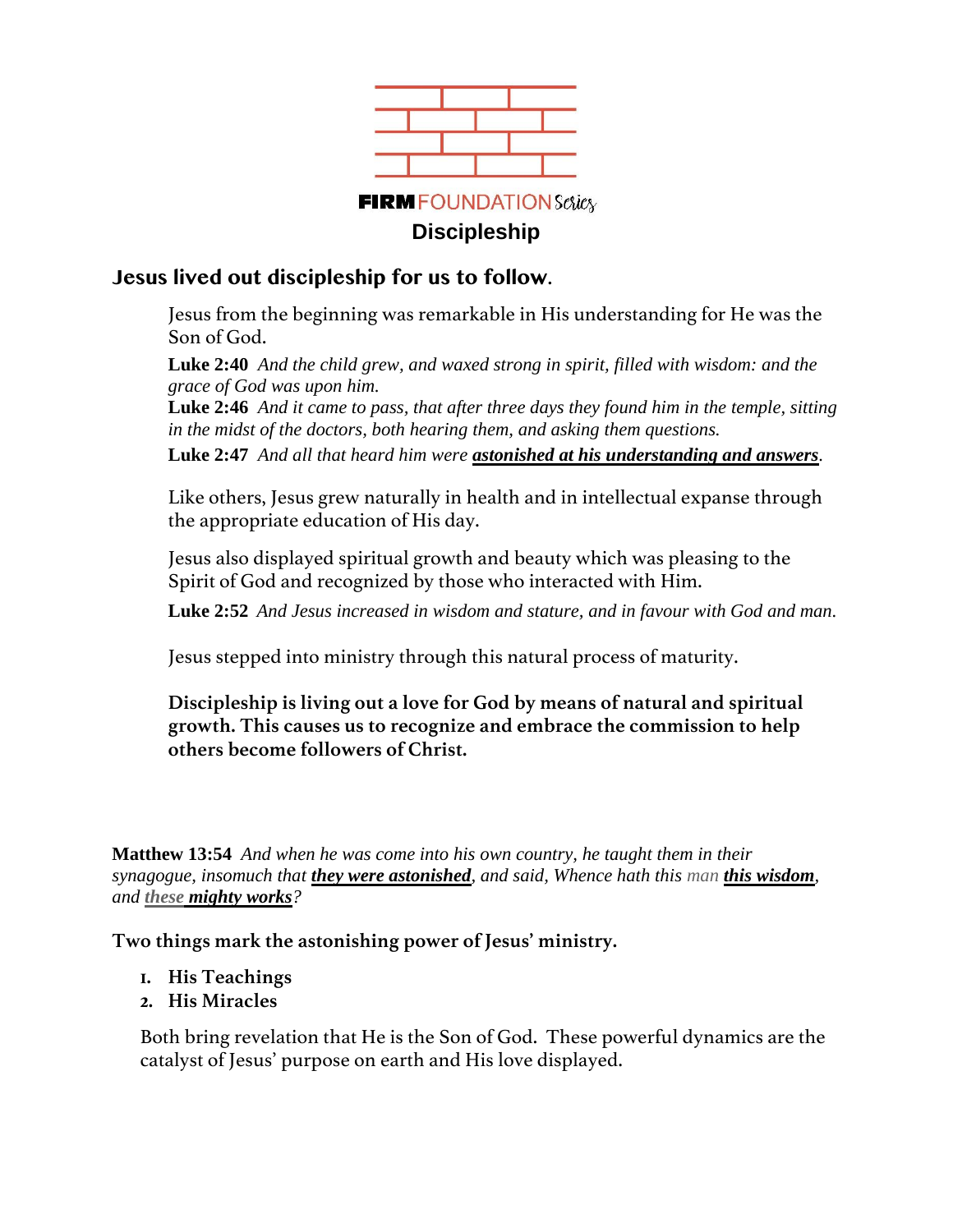### **Jesus' teaching was consistent with the power and authority from whence He came.**

**Mark 11:15** *And they come to Jerusalem: and Jesus went into the temple, and began to cast out them that sold and bought in the temple, and overthrew the tables of the moneychangers, and the seats of them that sold doves;*

**Mark 11:16** *And would not suffer that any man should carry any vessel through the temple.*

**Mark 11:17** *And he taught, saying unto them, Is it not written, My house shall be called of all nations the house of prayer? but ye have made it a den of thieves.*

## **Jesus displayed the power and the potential of teaching.**

**Matthew 7:28** *And it came to pass, when Jesus had ended these sayings, the people were astonished at his doctrine:*

*They heard the law defined in such a manner as they had never thought of before. Adam Clarke*

*Ekplesso -* Astonished

- 1. To strike out, expel by a blow, to drive out or away
- 2. To cast off by a blow, to drive out
- 3. To be struck with amazement, astonished, amazed

### **By nature men and women are ignorant of Divine understanding**.

**Matthew 28:17** *And when they saw him, they worshipped him: but some doubted.*

### **Therefore there must be teaching.**

**Matthew 28:19** *Go ye therefore, and teach all nations, baptizing them in the name of the Father, and of the Son, and of the Holy Ghost:*

**Matthew 28:20** *Teaching them to observe all things whatsoever I have commanded you: and, lo, I am with you always, even unto the end of the world. Amen.*

Going. Teaching. Exhorting to observe and obey.

## **The exhorting/teaching of truth is astonishing. It presses a man/woman to choose unbelief/belief.**

**Hebrews 4:12** *For the word of God is quick, and powerful, and sharper than any twoedged sword, piercing even to the dividing asunder of soul and spirit, and of the joints and marrow, and is a discerner of the thoughts and intents of the heart.*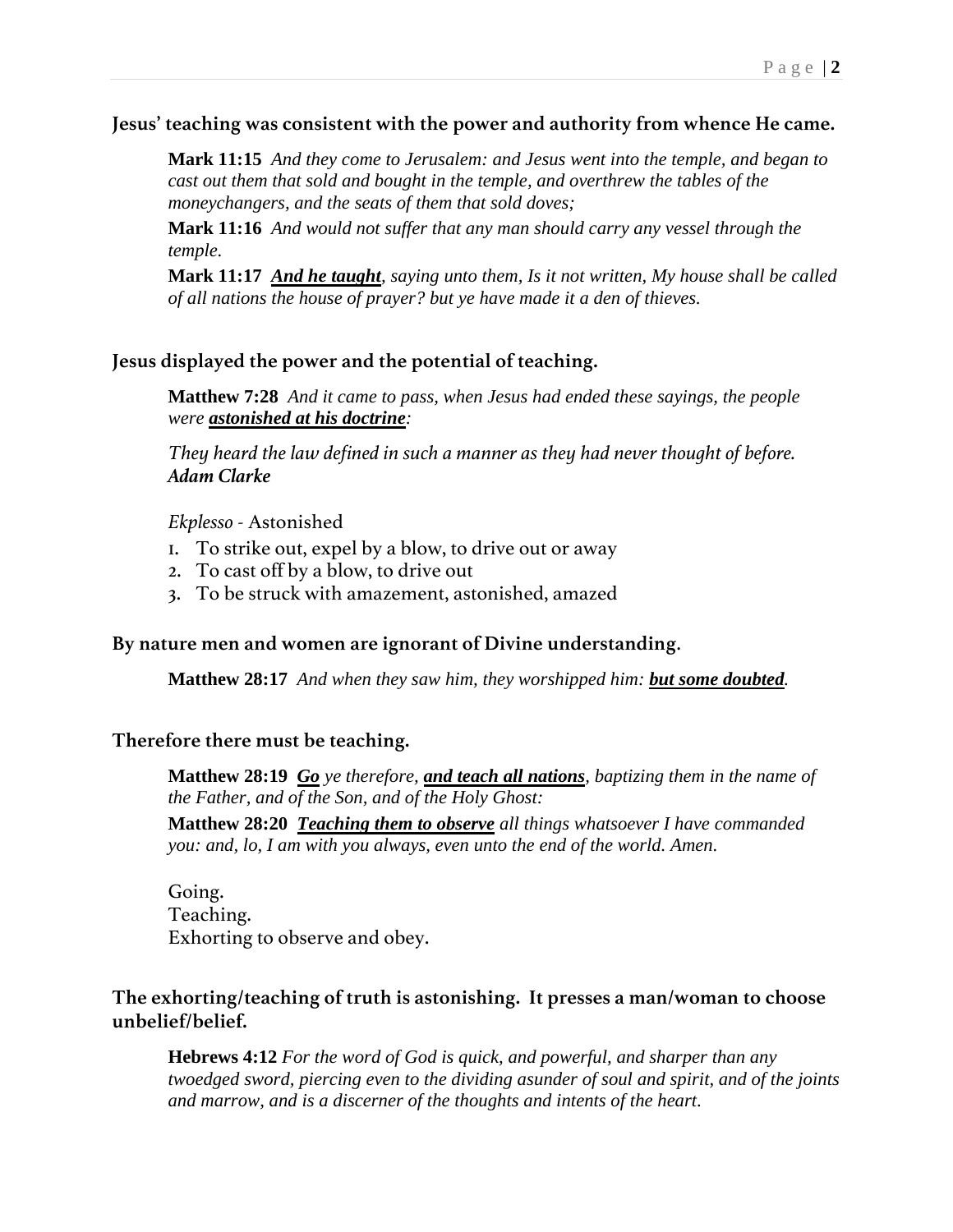## **The teaching and preaching of Jesus transformed unbelievers into believers.**

**Acts 4:2** *Being grieved that they taught the people, and preached through Jesus the resurrection from the dead.*

**Acts 4:3** *And they laid hands on them, and put them in hold unto the next day: for it was now eventide.*

**Acts 4:4** *Howbeit many of them which heard the word believed; and the number of the men was about five thousand*

## **Discipleship is the growth of a believer.**

**Hebrews 5:12** *For when for the time ye ought to be teachers, ye have need that one teach you again which be the first principles of the oracles of God; and are become such as have need of milk, and not of strong meat.*

**Hebrews 5:13** *For every one that useth milk is unskilful in the word of righteousness: for he is a babe.*

## **Discipleship will establish Christian living (Christ-like).**

**Acts 11:25** *Then departed Barnabas to Tarsus, for to seek Saul:* **Acts 11:26** *And when he had found him, he brought him unto Antioch. And it came to pass, that a whole year they assembled themselves with the church, and taught much people. And the disciples were called Christians first in Antioch.*

### **Discipleship is the intended outcome of conversion.**

**Luke 22:32** *But I have prayed for thee, that thy faith fail not: and when thou art converted, strengthen thy brethren.*

**Job 28:28** *And unto man he said, Behold, the fear of the Lord, that is wisdom; and to depart from evil is understanding.*

**Psalm 51:12** *Restore unto me the joy of thy salvation; and uphold me with thy free spirit.* **Psalm 51:13** *Then will I teach transgressors thy ways; and sinners shall be converted unto thee.*

### **Your testimony and understanding is astounding to the desperate sinner!**

"All I have done so far is repented"…Commitment to repentance is astonishing to a life bound by sin and should be taught.